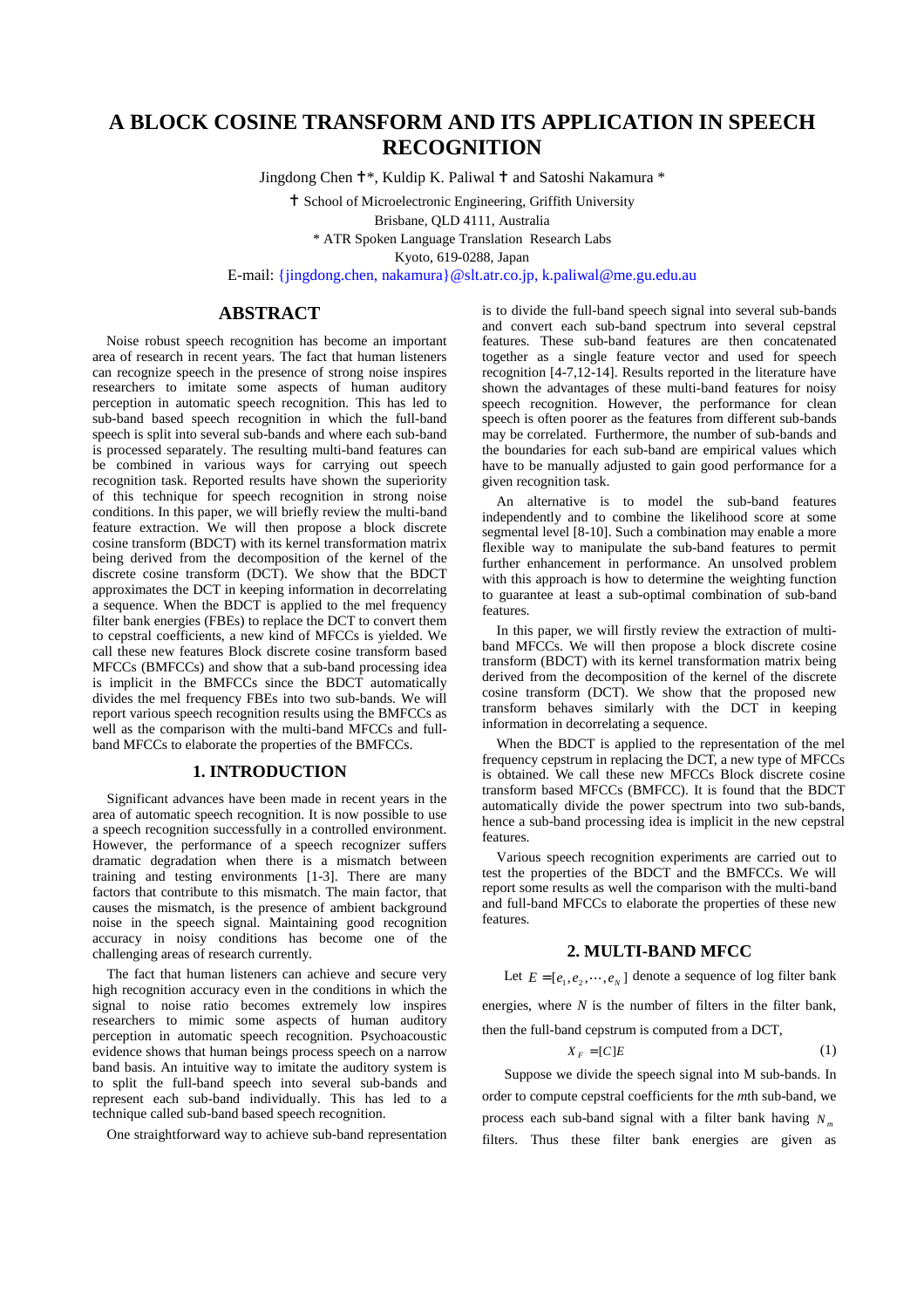$E = [E_1, E_2, \cdots, E_M] = [\{e_{11}, e_{12}, \cdots, e_{1N_1}\}, \{e_{21}, e_{22}, \cdots, e_{2N_2}\}, \cdots,$  $E = [E_1, E_2, \dots, E_M] = [\{e_{11}, e_{12}, \dots, e_{1N_1}\}, \{e_{21}, e_{22}, \dots, e_{2N_2}\}, \dots, \{e_{M1}, e_{M2}, \dots, e_{MN_M}\}]$ . The cepstral coefficients for the *m*th sub-band can be computed through a DCT as follows:<br> $X^m - [C] \quad E$  (2) sub-band can be computed through <sup>a</sup> DCT as follows:

$$
X_S^m = [C]_m E_m \tag{2}
$$

Various ways can be used to merge the sub-band cepstral vectors. If these vectors are directly concatenated together as <sup>a</sup> single feature vector, i.e.,  $X_s = [X_s^1, X_s^2, \dots, X_s^M]$ , this merging strategy is called feature combination (FB) [5] and the resulting constra are called multi hand features merging strategy is called feature combination (FB) [5] and the resulting cepstra are called multi-band features.

## **3. BLOCK DISCRETE COSINE TRANSFORM**

The DCT, which has been found to be asymptotically equivalent to the optimal Karhunen-Loeve transform (KLT) in decorrelating <sup>a</sup> signal sequence, has shown its special applicability in cepstral analysis of speech signal. For <sup>a</sup> vector *<sup>X</sup>* containing *<sup>N</sup>* sample data points, its DCT is <sup>a</sup> vector *Xc* given by

$$
X_c = [C]X \tag{5}
$$

where  $[C]$  is a *N* by *N* kernel conversion matrix of the DCT.<br>The  $(m, n)$  element of this matrix is defined as  $[15]$ The  $(m, n)$  element of this matrix is defined as [15]

$$
C_N^{m,n} = \left(\frac{2}{N}\right)^{1/2} \left[k_m \cos\left(\frac{m(n+0.5)\pi}{N}\right)\right] \quad m, n = 0, 1, \cdots, N-1 \quad (6)
$$

and

$$
k_m = \begin{cases} 1 & \text{if } m \neq 0 \\ 1/\sqrt{2}, & \text{if } m = 0 \end{cases}
$$
 (7)

Because of the symmetrical properties of the cosine<br>perties  $\Gamma$  can be decomposed into sparse matrices  $W_e$ function, [*C*] can be decomposed into sparse matrices. We show, in what follows, that if *<sup>N</sup>* is an even number, [*C*] can be decomposed as:

$$
\begin{bmatrix}\nC_{N}^{0,0} & C_{N}^{0,1} & \cdots & C_{N}^{0,N-2} & C_{N}^{0,N-1} \\
C_{1,0}^{1,0} & C_{1,1}^{1,1} & C_{1,N-2}^{1,N-2} & C_{1,N}^{1,N-1} \\
\vdots & \vdots & \vdots & \vdots & \vdots \\
C_{N}^{N-2,0} & C_{N}^{N-2,0} & C_{N}^{N-2,N-2} & C_{N}^{N-2,N-1} \\
C_{N}^{N-1,1} & C_{N}^{N-1,1} & \cdots & C_{N}^{N-1,N-2} & C_{N}^{N-1,N-1} \\
0 & 0 & \cdots & 0 & C_{N}^{1,N/2} & C_{N}^{1,N/2+1} & \cdots & C_{N}^{1,N-1}\n\end{bmatrix}
$$
\n
$$
=\begin{bmatrix}\nC_{N}^{0,0} & C_{N}^{0,1} & \cdots & C_{N}^{0,N/2+1} & 0 & 0 & \cdots & 0 \\
0 & 0 & \cdots & 0 & C_{N}^{1,N/2} & C_{N}^{1,N/2+1} & \cdots & C_{N}^{1,N-1} \\
\vdots & \vdots & \vdots & \vdots & \vdots & \vdots \\
C_{N}^{N-2,0} & C_{N}^{N-2,1} & \cdots & C_{N}^{N-2,N/2-1} & 0 & 0 & \cdots & 0 \\
0 & 0 & \cdots & 0 & C_{N}^{N-1,N/2} & C_{N}^{N-1,N/2+1} & \cdots & C_{N}^{N-1,N-1}\n\end{bmatrix}\n\begin{bmatrix}\n1 & & & & 1 \\
1 & & & & & 1 \\
-1 & & & & & 1 \\
-1 & & & & & 1 \\
-1 & & & & & 1\n\end{bmatrix}
$$
\n
$$
=\frac{1}{\sqrt{2}}[D]\begin{bmatrix}\nI_{N/2} & \tilde{I}_{N/2} \\
-\tilde{I}_{N/2} & I_{N/2}\n\end{bmatrix}\n=\frac{1}{\sqrt{2}}[D][B]\n\tag{8}
$$

where  $[I_{N/2}]$  is an  $N/2$  by  $N/2$  identity matrix,  $[\tilde{I}_{N/2}]$  is an  $N/2$  by  $N/2$  opposite identity matrix, [*D*] is an *N* by *N* conversion matrix and [*B*] is an *<sup>N</sup>* by *<sup>N</sup>* butterfly matrix.

If [*D*] is used as <sup>a</sup> kernel transform matrix, <sup>a</sup> new discrete transform is formed. Since [*D*] is block matrix, we call this new transform the block discrete cosine transform (BDCT).

## **4. PROPERTIES AND PERFORMANCE OF THE BDCT**

A. The unitarity property

Let  $d_m$  denote the *i*th column vector in the matrix  $[D]$ , then it can be shown that the inner product of two such vectors is

$$
\langle d_m, d_k \rangle = \begin{cases}\n2 \sum_{n=0}^{N/2-1} C_n^{m,n} C_N^{k,n} & \text{if both } m \text{ and } n \text{ are even number} \\
2 \sum_{n=N/2}^{N} C_n^{m,n} C_N^{k,n}, & \text{if both } m \text{ and } n \text{ are odd number} \\
0, & \text{Otherwise}\n\end{cases}
$$
\n(9)

**Otherwise** 

where

-

$$
2\sum_{n=0}^{N/2-1} C_n^{m,n} C_N^{k,n} = \sum_{n=0}^{N/2-1} C_{N/2}^{m/2,n} C_{N/2}^{k/2,n}
$$
  
= 
$$
\sum_{n=0}^{P-1} C_P^{m/2,n} C_P^{k/2,n} = \left\langle g_{m/2}^P, g_{k/2}^P \right\rangle = \delta_{m/2,k/2} = \delta_{m,k}
$$
 (10)

and

$$
2\sum_{n=N/2}^{N} C_{N}^{m,n} C_{N}^{k,m} = \sum_{n=N/2}^{N} C_{N}^{m,n} C_{N}^{k,m} + \sum_{n=N/2}^{N} C_{N}^{m,n} C_{N}^{k,m}
$$
  

$$
= \sum_{n=N/2}^{N} C_{N}^{m,n} C_{N}^{k,N-n} + \sum_{n=N/2}^{N} C_{N}^{m,n} C_{N}^{k,m}
$$
  

$$
= \sum_{n=0}^{N/2-1} C_{N}^{m,n} C_{N}^{k,n} + \sum_{n=N/2}^{N} C_{N}^{m,n} C_{N}^{k,n} = \langle g_{m}^{N}, g_{N}^{N} \rangle = \delta_{mk}
$$
 (11)

where  $g_m^N$  denotes the *m*th column vector of the *N* by *N* matrix  $[C]$ ,  $P = N/2$ , and

$$
\delta_{mk} =\begin{cases} 1, \text{for } k=m \\ 0, \text{for } k \neq m \end{cases}
$$
 (12)

Combining  $(5)$ ,  $(6)$  and  $(7)$ , we can now represent the unitarity property of the BDCT by property of the BDCT by

$$
\langle d_m, d_k \rangle = \delta_{mk} \tag{13}
$$

#### B. Energy packing efficiency

The energy packing efficiency (EPE) is used as <sup>a</sup> criterion that measures the effectiveness of <sup>a</sup> transform in data compression. It is defined as the energy proportion contained in the first *<sup>M</sup>* of *<sup>N</sup>* transform coefficients. Rao and Yip [16] showed that the EPE is equivalent to the ratio of the sum of the first *<sup>M</sup>* diagonal elements to the sum of all the *<sup>N</sup>* diagonal elements of the auto-covariance matrix in the transform domain. Let [*A*] be the data covariance matrix and [*<sup>T</sup>* ] be the transform. Then, the covariance matrix in the transform domain  $[A<sup>T</sup>]$  is given by

$$
[AT] = [T][A][T]-1
$$
\n
$$
[AT] = [T][A][T]-1
$$
\n
$$
[AT] = [T][A][T]-1
$$
\n
$$
[AT] = [T][A][T]-1
$$
\n
$$
(14)
$$

Thus, the EPE for the transform, by definition, is

$$
EPE(M) = \sum_{j=1}^{M} A_{jj}^{T} / \sum_{j=1}^{N} A_{jj}^{T}
$$
 (15)

One standard comparison the EPE for different transforms is based on the assumption that the random sequence is governed by <sup>a</sup> first-order Markov process with the adjacent correlation coefficient  $\rho$  specified. In Figure 1, comparisons are shown for the EPEs of the BDCT and DCT based on <sup>a</sup> Markov-1 signal of  $\rho = 0.9$  and  $N=24$ .



Figure 1. EPEs for DCT and BDCT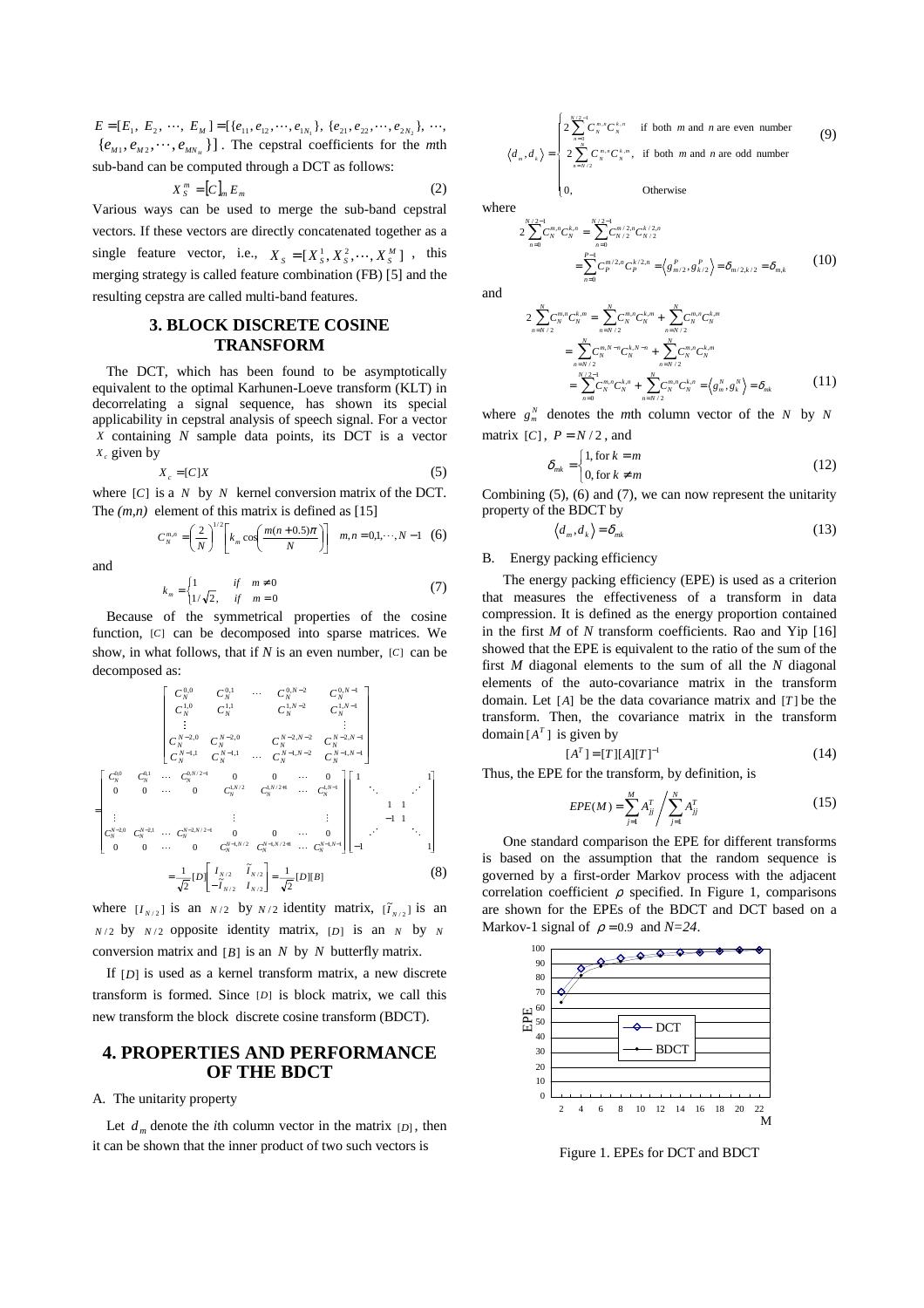An inspection of Figure <sup>1</sup> reveals that the EPE of the BDCT is extremely close to that of the DCT when  $M \ge 10$ , which indicates the effectiveness of the BDCT in data compression.

In cepstral analysis used for speech recognition, the first cepstral coefficient  $(C_0)$  is often neglected, and the succeeding *<sup>M</sup>* coefficients are used as features. For this reason, we show in Figure 2, the EPE for both the BDCT and the DCT. One can see the efficiency of the BDCT in keeping information in cepstral analysis.



Figure 2. EPEs after removing the first coefficient

# **5. MEL FREQUENCY CEPSTRA USING THE BDCT**

Mel frequency cepstrum coefficients (MFCCs) are perhaps the most widely used features for speech recognition. Conventionally, the MFCCs are computed by applying <sup>a</sup> DCT to the log mel filter bank energies. In this paper, we proposed to use the BDCT to replace the DCT in the estimation of the MFCCs. The resulting new MFCCs are called Block discrete cosine transform based MFCCs (BMFCCs). The BMFCCs haven been shown to have the following properties:

- 1. They may contain more information than the traditional MFCCs as the BDCT is shown to be able to preserve more information than DCT in cepstral analysis.
- 2. <sup>A</sup> sub-band processing strategy is implicit in the BMFCCs. To see this more clearly, the  $M \times N$  conversion matrix which transforms the FEBs to cepstral coefficients can be written as follows without losing any information. (We assume *<sup>M</sup>* and *<sup>N</sup>* are even numbers).



We can see that  $[D]$  is a block diagonal matrix. When it is lied to the FERs  $[D]$  automatically divides them into two applied to the FEBs, [*D*] automatically divides them into two sub-bands.

### **6. SPEECH RECOGNITION EXPERIMENTS**

In this paper, we investigate the use of different features for speaker independent isolated speech recognition. The speech database used for this task is the ISOLET spoken letter database from OGI [11]. Here, the vocabulary consists of <sup>26</sup> English letters (A-Z). From this database, we take <sup>90</sup> utterances for each word from <sup>45</sup> male and <sup>45</sup> female talkers for training and <sup>30</sup> utterances for each word from <sup>15</sup> male and <sup>15</sup> female talkers (different from training talkers) for testing. The original speech was sampled at <sup>16</sup> kHz. We down-sample the speech to <sup>8</sup> kHz using <sup>a</sup> lowpass filter with <sup>a</sup> cutoff frequency of 3.5 kHz. The speech signal is analyzed every 12.5 ms with <sup>a</sup> frame width of <sup>25</sup> ms (with Hamming window and preemphasis).

To test the robustness of different feature sets with respect to noise, we directly add some noise to the speech signal in the test set. The training speech is kept clean. The noise signals used are from NOISEX database [17]. We down-sample the noise signal from <sup>16</sup> kHz to <sup>8</sup> kHz.

The recognition system uses <sup>a</sup> multi-mixture continuous density HMM framework. We use <sup>a</sup> 6-state continuous density HMM recognizer with probability density function approximated by <sup>a</sup> mixture of <sup>5</sup> multivariate normal distributions with diagonal covariance matrices.

The feature sets investigated include:

- FB MFCC (full-band MFCC): <sup>12</sup> MFCCs <sup>+</sup> <sup>12</sup> <sup>∆</sup> MFCCs. The Mel frequency filter bank consists of <sup>24</sup> triangular filters.
- MB MFCC (multi-band MFCC): 12 multi-band MFCCs + <sup>12</sup> <sup>∆</sup> multi-band MFCCs. We divide the full-band spectrum into <sup>2</sup> sub-bands: (0-1257 Hz) (1104-4000 Hz). Each subband is passed though <sup>a</sup> filter bank which contains <sup>12</sup> mel-scale triangle filters. The resulting <sup>12</sup> FBEs are converted to <sup>6</sup> MFCCs. We then concatenate these two sub-band MFCC vectors into <sup>a</sup> <sup>12</sup> dimensional sub-band MFCC vector.
- BMFCC: 12 BMFCCs + 12  $\Delta$  BMFCCs. The BMFCCs are computed from applying the BDCT to <sup>24</sup> mel frequency FBEs.

| Feature set    | Clean speech | 30dB | 20dB | 15dB | 10dB |
|----------------|--------------|------|------|------|------|
| <b>FB MFCC</b> | 88.0         | 87.7 | 84.9 | 67.1 | 31.3 |
| <b>MB MFCC</b> | 87.8         | 87.5 | 87.1 | 77.4 | 41.7 |
| <b>BMFCC</b>   | 89.5         | 89.6 | 88.0 | 75.4 | 35.1 |
|                |              |      |      |      |      |

The recognition results for this experiment under three different noise conditions are shown in Tables 1, <sup>2</sup> and 3.

Table 1. Speech recognition accuracy (in %) in speech noise condition (Average speech spectrum).

| Feature set  | Clean speech | 30dB | 20dB | 15dB | 10dB |
|--------------|--------------|------|------|------|------|
| FR MFCC      | 88.0         | 87.8 | 85.7 | 78.7 | 68.0 |
| MB MFCC      | 87.8         | 87.8 | 86.9 | 80.0 | 69.1 |
| <b>BMFCC</b> | 89.5         | 89.4 | 89.4 | 82.6 | 73.5 |
| .            |              |      |      |      |      |

Table 2. Speech recognition accuracy (%) in machine<br>gun noise condition (Calibre 0.50 repeated) gun noise condition (Calibre 0.50, repeated).